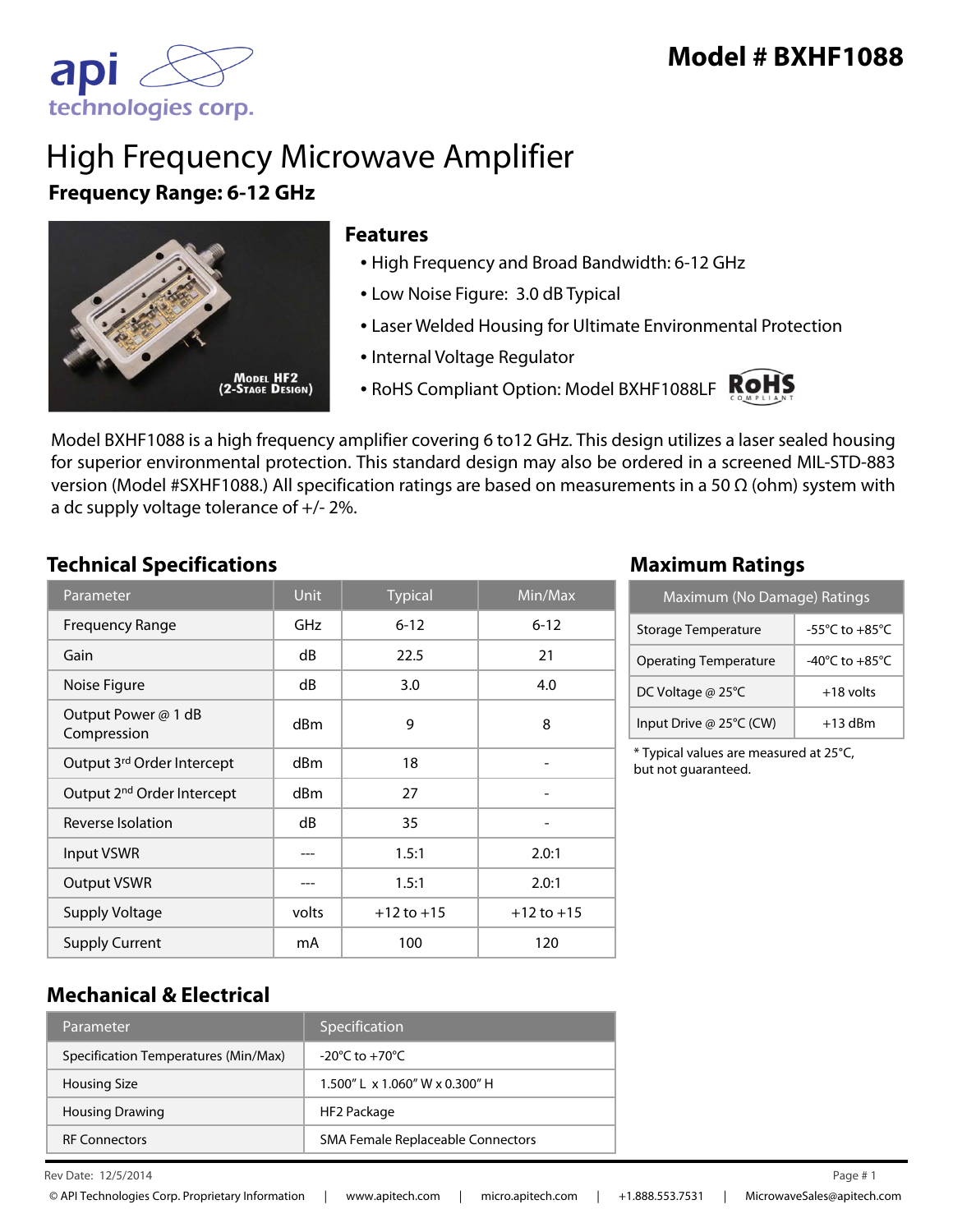## **Typical Performance Graphs**



Rev Date: 12/5/2014 Page # 2